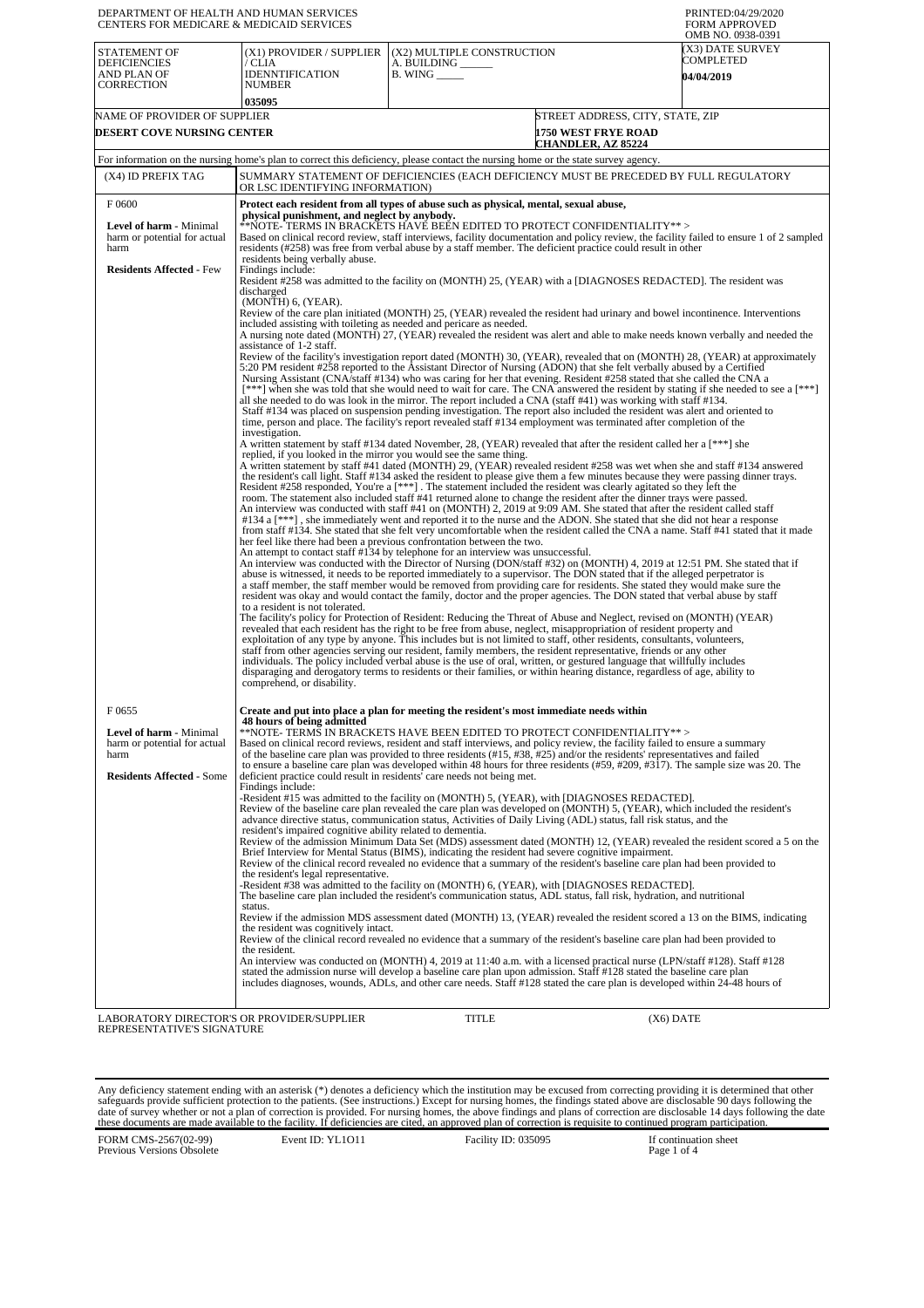| DEPARTMENT OF HEALTH AND HUMAN SERVICES<br><b>CENTERS FOR MEDICARE &amp; MEDICAID SERVICES</b>                      |                                                                                                                                                                                                                                                                                                                                                                                                      |                                                                                                                                                                                                                                                                                                                                                                                                                                                                                                                                                                                                                                                                                                                                                                                                                                                                                                                                                                                                                                                                                                                                                                                                                                                                                                                                                                                                                                                                                                                                                                                                                                                                                                                                                                                                                                                                                                                                                                                                                                                                                                                                                                                                                                                                                                                                                                                                                                                                                                                                                                                                                                                                                                                                                                                                                                                                                                                                                                                                                                                                                                                                                                                                                                                                                                                                                                                                                                                                                                                                                                                                                                                                                                                                                                                                                                                                                                                                                                                                                                                                                                                                                                                                                                                                                                                                                                                                                                                                                                                                                                                                                                                                                                                                                                                                                                                                                                                                                                                                                                                                                                                                                                             | PRINTED:04/29/2020<br><b>FORM APPROVED</b><br>OMB NO. 0938-0391 |
|---------------------------------------------------------------------------------------------------------------------|------------------------------------------------------------------------------------------------------------------------------------------------------------------------------------------------------------------------------------------------------------------------------------------------------------------------------------------------------------------------------------------------------|-----------------------------------------------------------------------------------------------------------------------------------------------------------------------------------------------------------------------------------------------------------------------------------------------------------------------------------------------------------------------------------------------------------------------------------------------------------------------------------------------------------------------------------------------------------------------------------------------------------------------------------------------------------------------------------------------------------------------------------------------------------------------------------------------------------------------------------------------------------------------------------------------------------------------------------------------------------------------------------------------------------------------------------------------------------------------------------------------------------------------------------------------------------------------------------------------------------------------------------------------------------------------------------------------------------------------------------------------------------------------------------------------------------------------------------------------------------------------------------------------------------------------------------------------------------------------------------------------------------------------------------------------------------------------------------------------------------------------------------------------------------------------------------------------------------------------------------------------------------------------------------------------------------------------------------------------------------------------------------------------------------------------------------------------------------------------------------------------------------------------------------------------------------------------------------------------------------------------------------------------------------------------------------------------------------------------------------------------------------------------------------------------------------------------------------------------------------------------------------------------------------------------------------------------------------------------------------------------------------------------------------------------------------------------------------------------------------------------------------------------------------------------------------------------------------------------------------------------------------------------------------------------------------------------------------------------------------------------------------------------------------------------------------------------------------------------------------------------------------------------------------------------------------------------------------------------------------------------------------------------------------------------------------------------------------------------------------------------------------------------------------------------------------------------------------------------------------------------------------------------------------------------------------------------------------------------------------------------------------------------------------------------------------------------------------------------------------------------------------------------------------------------------------------------------------------------------------------------------------------------------------------------------------------------------------------------------------------------------------------------------------------------------------------------------------------------------------------------------------------------------------------------------------------------------------------------------------------------------------------------------------------------------------------------------------------------------------------------------------------------------------------------------------------------------------------------------------------------------------------------------------------------------------------------------------------------------------------------------------------------------------------------------------------------------------------------------------------------------------------------------------------------------------------------------------------------------------------------------------------------------------------------------------------------------------------------------------------------------------------------------------------------------------------------------------------------------------------------------------------------------------------------------------------------------|-----------------------------------------------------------------|
| STATEMENT OF<br><b>DEFICIENCIES</b><br>AND PLAN OF<br><b>CORRECTION</b>                                             | (X1) PROVIDER / SUPPLIER<br>/ CLIA<br><b>IDENNTIFICATION</b><br><b>NUMBER</b><br>035095                                                                                                                                                                                                                                                                                                              | (X2) MULTIPLE CONSTRUCTION<br>A. BUILDING __<br>$B.$ WING $\_\_\_\_\_\_\$                                                                                                                                                                                                                                                                                                                                                                                                                                                                                                                                                                                                                                                                                                                                                                                                                                                                                                                                                                                                                                                                                                                                                                                                                                                                                                                                                                                                                                                                                                                                                                                                                                                                                                                                                                                                                                                                                                                                                                                                                                                                                                                                                                                                                                                                                                                                                                                                                                                                                                                                                                                                                                                                                                                                                                                                                                                                                                                                                                                                                                                                                                                                                                                                                                                                                                                                                                                                                                                                                                                                                                                                                                                                                                                                                                                                                                                                                                                                                                                                                                                                                                                                                                                                                                                                                                                                                                                                                                                                                                                                                                                                                                                                                                                                                                                                                                                                                                                                                                                                                                                                                                   | (X3) DATE SURVEY<br>COMPLETED<br><b>04/04/2019</b>              |
| NAME OF PROVIDER OF SUPPLIER<br>DESERT COVE NURSING CENTER                                                          |                                                                                                                                                                                                                                                                                                                                                                                                      | STREET ADDRESS, CITY, STATE, ZIP<br><b>1750 WEST FRYE ROAD</b>                                                                                                                                                                                                                                                                                                                                                                                                                                                                                                                                                                                                                                                                                                                                                                                                                                                                                                                                                                                                                                                                                                                                                                                                                                                                                                                                                                                                                                                                                                                                                                                                                                                                                                                                                                                                                                                                                                                                                                                                                                                                                                                                                                                                                                                                                                                                                                                                                                                                                                                                                                                                                                                                                                                                                                                                                                                                                                                                                                                                                                                                                                                                                                                                                                                                                                                                                                                                                                                                                                                                                                                                                                                                                                                                                                                                                                                                                                                                                                                                                                                                                                                                                                                                                                                                                                                                                                                                                                                                                                                                                                                                                                                                                                                                                                                                                                                                                                                                                                                                                                                                                                              |                                                                 |
|                                                                                                                     |                                                                                                                                                                                                                                                                                                                                                                                                      | <b>CHANDLER, AZ 85224</b><br>For information on the nursing home's plan to correct this deficiency, please contact the nursing home or the state survey agency.                                                                                                                                                                                                                                                                                                                                                                                                                                                                                                                                                                                                                                                                                                                                                                                                                                                                                                                                                                                                                                                                                                                                                                                                                                                                                                                                                                                                                                                                                                                                                                                                                                                                                                                                                                                                                                                                                                                                                                                                                                                                                                                                                                                                                                                                                                                                                                                                                                                                                                                                                                                                                                                                                                                                                                                                                                                                                                                                                                                                                                                                                                                                                                                                                                                                                                                                                                                                                                                                                                                                                                                                                                                                                                                                                                                                                                                                                                                                                                                                                                                                                                                                                                                                                                                                                                                                                                                                                                                                                                                                                                                                                                                                                                                                                                                                                                                                                                                                                                                                             |                                                                 |
| (X4) ID PREFIX TAG                                                                                                  | OR LSC IDENTIFYING INFORMATION)                                                                                                                                                                                                                                                                                                                                                                      | SUMMARY STATEMENT OF DEFICIENCIES (EACH DEFICIENCY MUST BE PRECEDED BY FULL REGULATORY                                                                                                                                                                                                                                                                                                                                                                                                                                                                                                                                                                                                                                                                                                                                                                                                                                                                                                                                                                                                                                                                                                                                                                                                                                                                                                                                                                                                                                                                                                                                                                                                                                                                                                                                                                                                                                                                                                                                                                                                                                                                                                                                                                                                                                                                                                                                                                                                                                                                                                                                                                                                                                                                                                                                                                                                                                                                                                                                                                                                                                                                                                                                                                                                                                                                                                                                                                                                                                                                                                                                                                                                                                                                                                                                                                                                                                                                                                                                                                                                                                                                                                                                                                                                                                                                                                                                                                                                                                                                                                                                                                                                                                                                                                                                                                                                                                                                                                                                                                                                                                                                                      |                                                                 |
| F 0655<br><b>Level of harm - Minimal</b><br>harm or potential for actual                                            | (continued from page 1)<br>admission. Staff #128 further stated the charge nurse or Director of Nursing (DON) will print a copy of the baseline care<br>plan and review it with the resident or resident representative. The LPN stated the resident or representative will then<br>sign a copy which will be kept in the medical record and a copy will be given to the resident or the resident's  |                                                                                                                                                                                                                                                                                                                                                                                                                                                                                                                                                                                                                                                                                                                                                                                                                                                                                                                                                                                                                                                                                                                                                                                                                                                                                                                                                                                                                                                                                                                                                                                                                                                                                                                                                                                                                                                                                                                                                                                                                                                                                                                                                                                                                                                                                                                                                                                                                                                                                                                                                                                                                                                                                                                                                                                                                                                                                                                                                                                                                                                                                                                                                                                                                                                                                                                                                                                                                                                                                                                                                                                                                                                                                                                                                                                                                                                                                                                                                                                                                                                                                                                                                                                                                                                                                                                                                                                                                                                                                                                                                                                                                                                                                                                                                                                                                                                                                                                                                                                                                                                                                                                                                                             |                                                                 |
| harm<br><b>Residents Affected - Some</b>                                                                            | representative.<br>resident had moderate impaired cognition.<br>provided to the resident's legal representative.<br>care plans with the residents' representatives.<br>facility.<br>comprehensive care plan.<br>effectiveness of pain interventions.<br>oxygen on at 2 liters per nasal cannula.<br>that a physician's orders [REDACTED].<br>baseline care plan and the physician orders [REDACTED]. | An interview was conducted on (MONTH) 4, 2019 at 12:34 p.m. with the DON (staff #32). The DON stated that on admission, the<br>admitting nurse is responsible for developing a baseline care plan inclusive of advance directives, diagnoses, potential<br>and actual skin breakdown, and falls. The DON further stated a copy of the baseline care plan is reviewed and given to the<br>resident or representative within 48 hours and a signed copy is kept for the clinical record. A copy of the signed baseline care plan<br>was requested for residents (#15 and #38). At 2:11 p.m., the DON stated the signed copies of the baseline care<br>plans for the two residents (#15 and #38) were unable to be located.<br>-Resident #25 was admitted on (MONTH) 24, (YEAR), with [DIAGNOSES REDACTED].<br>Review of the baseline care plan dated (MONTH) 24, (YEAR), included the resident's advance directive status, ADL status,<br>communication status, medications, fall risk status, and oxygen therapy.<br>Review of the admission MDS assessment dated (MONTH) 31, (YEAR) revealed a score of 10 on the BIMS which indicated the<br>The nurse progress note dated (MONTH) 12, (YEAR), revealed the resident had a medical power of attorney (MPOA).<br>Continued review of the clinical record revealed no evidence that a summary of the resident's baseline care plan had been<br>During an interview conducted with the resident's MPOA on (MONTH) 2, 2019 at 1:18 p.m., the MPOA stated that even after<br>multiple requests, no information had been provided regarding the resident's care plan.<br>An interview was conducted with Director of Social Services (staff #112) on (MONTH) 3, 2019 at 1:37 p.m. Staff #112 stated<br>the baseline care plans are initiated upon admission by the nurse. She stated that the case managers and nurses review the<br>An interview was conducted with the Director of Nursing (DON/staff #32) on (MONTH) 3, 2019 at 2:02 p.m. The DON stated that<br>the Assistant Director of Nursing (ADON) was the one responsible for making sure the baseline care plans were complete and<br>reviewing the care plans with the resident and/or the resident's representative. Staff #32 stated the ADON was no longer at the<br>-Resident #59 was admitted to the facility on (MONTH) 14, 2019 with a [DIAGNOSES REDACTED].<br>Review of the clinical record did not reveal a baseline care plan for resident #59.<br>An interview was conducted with the Medical Records Director (staff #56) on (MONTH) 3, 2019 at 11:40 AM. Staff #56 stated a<br>baseline care plan was never developed for resident #59 and that the resident was not there long enough for the<br>An interview was immediately conducted with a Licensed Practical Nurse (LPN/staff #106). She stated the floor nurse develops the<br>baseline care plan on admission and that it should be completed in 24 hours.<br>An interview was conducted with the Director of Nursing (DON/staff #32) on (MONTH) 3, 2019 at 1:44 PM. The DON stated the<br>baseline care plan is developed by the floor nurse on admission and should be completed within 24 hours. She stated that<br>she did not know what had happened with the baseline care plan for resident #59. The DON stated she was very involved with<br>the family and actually thought she had completed that one herself.<br>-Resident #209 was admitted to the facility on (MONTH) 27, 2019 with [DIAGNOSES REDACTED].<br>Review of the baseline care plan revealed the resident's care plan had been initiated but not completed. The focus for pain<br>was left blank in the area of the specific type of pain. It was also left blank in the area that states what the pain is<br>related to. No goals were in place and the care plan contained only one intervention which included evaluating the<br>An interview was conducted with the DON on (MONTH) 4, 2019 at 12:51 PM. The DON stated the nurse that does the admission is<br>responsible for making sure the baseline care plan is complete. She also stated that chart reviews are regularly conducted. After<br>viewing the care plan for resident #209, the DON stated that the care plan was not complete.<br>-Resident #317 was admitted (MONTH) 24, 2019, with [DIAGNOSES REDACTED].<br>During an initial observation conducted of the resident on (MONTH) 1, 2019 at 11:09 a.m., the resident was observed to have<br>Review of the clinical record did not reveal a physician's orders [REDACTED].<br>Further review of the clinical record did not reveal a baseline care plan had been developed for oxygen therapy.<br>An interview was conducted with a Licensed Practical Nurse (LPN/staff #120) on (MONTH) 4, 2019 at 1:25 p.m. The LPN stated<br>Review of facility's policy regarding baseline care plan revealed the baseline care plan will be developed for every<br>resident within 48 hours of admission to provide an initial set of instructions needed to provide effective and<br>person-centered care of the resident that meet professional standards of care. The policy also included reviewing the |                                                                 |
| F0686<br><b>Level of harm - Minimal</b><br>harm or potential for actual<br>harm<br><b>Residents Affected - Some</b> | Findings include:<br>checks, and providing treatments as ordered.<br>development.<br>development.<br>the sacrum.<br>Review of the physician orders [REDACTED].<br>applied during the day shift on (MONTH) 20, (YEAR).<br>resident.                                                                                                                                                                   | Provide appropriate pressure ulcer care and prevent new ulcers from developing.<br>$\ast\ast$ NOTE- TERMS IN BRACKETS HAVE BEEN EDITED TO PROTECT CONFIDENTIALITY $\ast\ast$ ><br>Based on clinical record reviews, staff interviews, and policy review, the facility failed to ensure barrier cream was<br>consistently applied to one of three sampled residents (#15) and failed to ensure three of three sampled residents (#15,<br>#208, and #308) with pressure ulcers consistently received treatment and services consistent with professional standards of practice.<br>The deficient practice could result in the development and worsening of pressure ulcers.<br>-Resident #15 was admitted to the facility on (MONTH) 5, (YEAR), with [DIAGNOSES REDACTED].<br>Review of the baseline care plan initiated on (MONTH) 5, (YEAR) revealed the resident was at risk for skin break down<br>related to immobility and incontinence. The goal was for the resident to maintain intact skin. Interventions included<br>keeping the skin clean and dry after each incontinence episode, a pressure reducing mattress, completing weekly skin<br>Review of the quarterly Minimum Data Set (MDS) assessment dated (MONTH) 12, (YEAR) revealed the resident had severely<br>impaired cognitive skills for daily decision making and required extensive assistance with all activities of daily living<br>(ADLs). The MDS assessment included the resident had no unhealed pressure ulcers but was at risk for pressure ulcer<br>The Braden Scale dated (MONTH) 22, (YEAR) revealed a score of 15 indicating the resident was at mild risk for pressure ulcer<br>Review of the weekly skin checks revealed no evidence of pressure ulcers prior to (MONTH) 24, (YEAR). A weekly skin check<br>dated (MONTH) 25, (YEAR) revealed the resident's skin remained intact, however, there was a non-blanchable area noted to<br>A weekly skin check dated (MONTH) 15, (YEAR) revealed the sacrum was red and barrier cream was applied.<br>The Treatment Administration Record (TAR) for (MONTH) (YEAR) revealed no evidence [MEDICATION NAME] cream was<br>Review of the progress notes for (MONTH) 20, (YEAR) revealed no evidence the cream was administered or refused by the<br>A weekly skin check dated (MONTH) 22, (YEAR) revealed there was redness to the left and right buttock.<br>Review of the weekly skin checks for (MONTH) (YEAR) revealed the resident's skin remained intact with no new findings.<br>Review of the TAR for (MONTH) (YEAR) revealed the [MEDICATION NAME] cream was applied as ordered.<br>A communication note dated (MONTH) 29, (YEAR) revealed that while changing the resident's brief, the resident's family<br>identified and notified the nurse of an opening to the resident's left buttock. The note included the Assistant Director of Nursing<br>(ADON) was notified and an order for [REDACTED].>Review of the physician orders [REDACTED].<br>The first documentation of the wound measurements was a health status note dated (MONTH) 3, 2019 that the open area to the<br>left buttock measured 0.5 centimeters (cm) in length by 0.4 cm in width and 0.2 cm in depth. The note included the wound                                                                                                                                                                                                                                                                                                                                                                                                                                                                                                                                                                                                                                                                                                                                                                                                                                                                                                                                                                                                                                                                                                                                                                                                                                                                                                                                                                                                                                                                                                                                                                                                                                                                                                                                                                                                                                                                                                                            |                                                                 |
| FORM CMS-2567(02-99)                                                                                                | Event ID: YL1011                                                                                                                                                                                                                                                                                                                                                                                     | Facility ID: 035095                                                                                                                                                                                                                                                                                                                                                                                                                                                                                                                                                                                                                                                                                                                                                                                                                                                                                                                                                                                                                                                                                                                                                                                                                                                                                                                                                                                                                                                                                                                                                                                                                                                                                                                                                                                                                                                                                                                                                                                                                                                                                                                                                                                                                                                                                                                                                                                                                                                                                                                                                                                                                                                                                                                                                                                                                                                                                                                                                                                                                                                                                                                                                                                                                                                                                                                                                                                                                                                                                                                                                                                                                                                                                                                                                                                                                                                                                                                                                                                                                                                                                                                                                                                                                                                                                                                                                                                                                                                                                                                                                                                                                                                                                                                                                                                                                                                                                                                                                                                                                                                                                                                                                         | If continuation sheet                                           |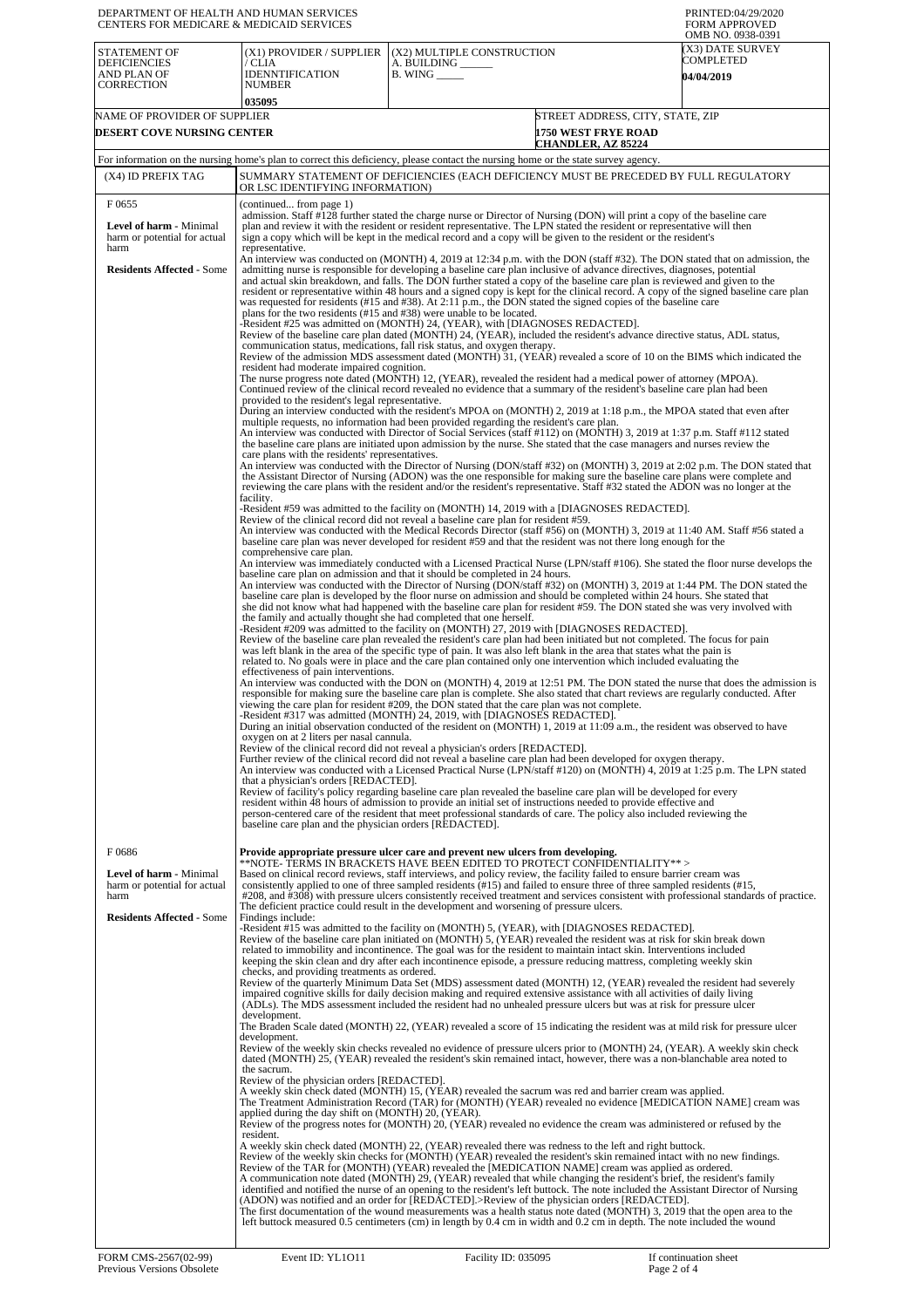|                                                                         | DEPARTMENT OF HEALTH AND HUMAN SERVICES<br>CENTERS FOR MEDICARE & MEDICAID SERVICES                                                                                                                                                                                                                                                                                                                                                                                                                                                                                                                                                                                                                                                                                                                                                             |                                                                                                                                                                                                                                                                                                                                                                                                                                                       | PRINTED:04/29/2020<br><b>FORM APPROVED</b><br>OMB NO. 0938-0391                                                                                                                                                                                                                                                                                                                    |  |
|-------------------------------------------------------------------------|-------------------------------------------------------------------------------------------------------------------------------------------------------------------------------------------------------------------------------------------------------------------------------------------------------------------------------------------------------------------------------------------------------------------------------------------------------------------------------------------------------------------------------------------------------------------------------------------------------------------------------------------------------------------------------------------------------------------------------------------------------------------------------------------------------------------------------------------------|-------------------------------------------------------------------------------------------------------------------------------------------------------------------------------------------------------------------------------------------------------------------------------------------------------------------------------------------------------------------------------------------------------------------------------------------------------|------------------------------------------------------------------------------------------------------------------------------------------------------------------------------------------------------------------------------------------------------------------------------------------------------------------------------------------------------------------------------------|--|
| <b>STATEMENT OF</b><br><b>DEFICIENCIES</b><br>AND PLAN OF<br>CORRECTION | (X1) PROVIDER / SUPPLIER<br>/ CLIA<br><b>IDENNTIFICATION</b><br><b>NUMBER</b>                                                                                                                                                                                                                                                                                                                                                                                                                                                                                                                                                                                                                                                                                                                                                                   | (X2) MULTIPLE CONSTRUCTION<br>A. BUILDING<br>$B.$ WING $\_\_\_\_\_\_\_\$                                                                                                                                                                                                                                                                                                                                                                              | (X3) DATE SURVEY<br>COMPLETED<br><b>04/04/2019</b>                                                                                                                                                                                                                                                                                                                                 |  |
| NAME OF PROVIDER OF SUPPLIER                                            | 035095                                                                                                                                                                                                                                                                                                                                                                                                                                                                                                                                                                                                                                                                                                                                                                                                                                          |                                                                                                                                                                                                                                                                                                                                                                                                                                                       | STREET ADDRESS, CITY, STATE, ZIP                                                                                                                                                                                                                                                                                                                                                   |  |
| DESERT COVE NURSING CENTER                                              |                                                                                                                                                                                                                                                                                                                                                                                                                                                                                                                                                                                                                                                                                                                                                                                                                                                 |                                                                                                                                                                                                                                                                                                                                                                                                                                                       | <b>1750 WEST FRYE ROAD</b>                                                                                                                                                                                                                                                                                                                                                         |  |
|                                                                         |                                                                                                                                                                                                                                                                                                                                                                                                                                                                                                                                                                                                                                                                                                                                                                                                                                                 | For information on the nursing home's plan to correct this deficiency, please contact the nursing home or the state survey agency.                                                                                                                                                                                                                                                                                                                    | <b>CHANDLER, AZ 85224</b>                                                                                                                                                                                                                                                                                                                                                          |  |
| (X4) ID PREFIX TAG                                                      | OR LSC IDENTIFYING INFORMATION)                                                                                                                                                                                                                                                                                                                                                                                                                                                                                                                                                                                                                                                                                                                                                                                                                 |                                                                                                                                                                                                                                                                                                                                                                                                                                                       | SUMMARY STATEMENT OF DEFICIENCIES (EACH DEFICIENCY MUST BE PRECEDED BY FULL REGULATORY                                                                                                                                                                                                                                                                                             |  |
| F0686                                                                   | (continued from page 2)<br>treatment was provided and the wound nurse was notified. However, the note did not include a description of the wound.                                                                                                                                                                                                                                                                                                                                                                                                                                                                                                                                                                                                                                                                                               |                                                                                                                                                                                                                                                                                                                                                                                                                                                       |                                                                                                                                                                                                                                                                                                                                                                                    |  |
| Level of harm - Minimal<br>harm or potential for actual<br>harm         |                                                                                                                                                                                                                                                                                                                                                                                                                                                                                                                                                                                                                                                                                                                                                                                                                                                 | Review of the weekly skin check for (MONTH) 6, 2019, revealed the resident had an open area to the left gluteal fold.<br>wound care team follow the resident for the stage two pressure ulcer to the left buttock.                                                                                                                                                                                                                                    | A health status note dated (MONTH) 9, 2019 revealed the Nurse Practitioner (NP) communicated to the wound nurse to have the                                                                                                                                                                                                                                                        |  |
| <b>Residents Affected - Some</b>                                        | Review of the nursing health status notes for (MONTH) 9, 2019 revealed the family refused to let staff reposition and change the<br>resident. The notes included the nurse was concerned and spoke to the family about the wound and repositioning the<br>resident and that the family showed no concern for the wound.<br>A care plan was initiated on (MONTH) 9, 2019 and revised on (MONTH) 22, 2019 for the stage two pressure ulcer to the left<br>ischium. The goal was for the resident to have intact skin, be free from redness, and for the pressure ulcer to show signs<br>of healing and remain free from infections. Interventions included using two staff with repositioning, keeping the bed flat to reduce<br>shearing, observing and reporting changes in skin status, and following policies for prevention and treatment of |                                                                                                                                                                                                                                                                                                                                                                                                                                                       |                                                                                                                                                                                                                                                                                                                                                                                    |  |
|                                                                         | [REDACTED].                                                                                                                                                                                                                                                                                                                                                                                                                                                                                                                                                                                                                                                                                                                                                                                                                                     | increased risk to the skin and the detrimental effect of not changing positions.<br>The weekly skin check for (MONTH) 12, 2019 revealed there was an open area to the left gluteal fold.                                                                                                                                                                                                                                                              | Review of the Care conference notes dated (MONTH) 11, 2019 revealed the family was upset that the CNAs were coming into the<br>resident's room in the middle of the night to reposition and change the resident. The note included the family was informed of the                                                                                                                  |  |
|                                                                         | Review of the quarterly MDS assessment dated (MONTH) 12, 2019 revealed the resident had severely impaired cognitive skills<br>for daily decision making and required extensive assistance with all ADLs. The assessment included the resident had a stage two<br>unhealed pressure ulcer.<br>Further review of the clinical record from (MONTH) 29, (YEAR) through (MONTH) 14, 2019 revealed no thorough assessment of<br>the pressure ulcer which included a description of the wound bed, any drainage, the surrounding skin, or any odor.                                                                                                                                                                                                                                                                                                    |                                                                                                                                                                                                                                                                                                                                                                                                                                                       |                                                                                                                                                                                                                                                                                                                                                                                    |  |
|                                                                         |                                                                                                                                                                                                                                                                                                                                                                                                                                                                                                                                                                                                                                                                                                                                                                                                                                                 | length by 0.7 cm in width with minimal slough with mild drainage. The note included the resident had an alternating<br>pressure mattress present on the bed and a Roho cushion in the wheelchair.                                                                                                                                                                                                                                                     | A skin/wound note dated (MONTH) 15, 2019 revealed the resident had a stage three left ischium ulcer measuring 0.6 cm in<br>Review of the provider's progress note dated (MONTH) 15, 2019, revealed the wound was a ischial ulceration with an irregular                                                                                                                            |  |
|                                                                         | drainage, and no peri-wound inflammation.<br>(MONTH) 25, 2019 revealed there was no new finding.                                                                                                                                                                                                                                                                                                                                                                                                                                                                                                                                                                                                                                                                                                                                                | shaped superficial ulceration extending to the subcutaneous tissue with minimal slough, mild granulation, mild serous                                                                                                                                                                                                                                                                                                                                 | Review of the weekly skin check for (MONTH) 20, 2019 revealed the resident had an open area/wound. The weekly skin check for                                                                                                                                                                                                                                                       |  |
|                                                                         | (MONTH)<br>$14,16, 25,$ and 28 and the evening shift of (MONTH) 25, 2019.                                                                                                                                                                                                                                                                                                                                                                                                                                                                                                                                                                                                                                                                                                                                                                       | Review of the progress notes for these dates revealed no evidence the cream was administered or refused by the resident.                                                                                                                                                                                                                                                                                                                              | Review of the TAR for (MONTH) 2019 revealed no evidence the [MEDICATION NAME] cream was applied on the day shift on                                                                                                                                                                                                                                                                |  |
|                                                                         | Additional review of the TAR for (MONTH) 2019 revealed no evidence the left ischium treatment was provided as ordered on<br>(MONTH) 14, 16, 21, 23, and 25, 2019.<br>Review of the progress notes for these dates revealed no evidence treatment was administered or refused by the resident.<br>The weekly pressure ulcer tracking report dated (MONTH) 29, 2019 revealed the pressure ulcer to the left ischium measured                                                                                                                                                                                                                                                                                                                                                                                                                      |                                                                                                                                                                                                                                                                                                                                                                                                                                                       |                                                                                                                                                                                                                                                                                                                                                                                    |  |
|                                                                         | 0.4 cm in length by 0.3 cm in width by 0.1 cm in depth. The report included the wound was a superficial ulceration<br>extending through the subcutaneous tissue with no odor, minimal slough, and mild drainage.<br>Review of the provider's progress note dated (MONTH) 5, 2019 revealed the bilateral ischial ulceration was 100 percent<br>re-[MEDICATION NAME] and had resolved.                                                                                                                                                                                                                                                                                                                                                                                                                                                            |                                                                                                                                                                                                                                                                                                                                                                                                                                                       |                                                                                                                                                                                                                                                                                                                                                                                    |  |
|                                                                         | buttock as ordered.<br>1, 7,                                                                                                                                                                                                                                                                                                                                                                                                                                                                                                                                                                                                                                                                                                                                                                                                                    |                                                                                                                                                                                                                                                                                                                                                                                                                                                       | Review of a wound note dated (MONTH) 5, 2019, revealed the ulcer had resolved and to continue applying the cream to the<br>The TAR dated (MONTH) 2019 revealed no evidence the [MEDICATION NAME] cream was applied on the day shift on (MONTH)                                                                                                                                     |  |
|                                                                         | and the 22, 2019.<br>resident.                                                                                                                                                                                                                                                                                                                                                                                                                                                                                                                                                                                                                                                                                                                                                                                                                  |                                                                                                                                                                                                                                                                                                                                                                                                                                                       | Review of the progress notes for the corresponding dates revealed no evidence the cream was administered or refused by the<br>The TAR dated (MONTH) 2019 revealed no evidence the [MEDICATION NAME] cream was applied on the day shift on (MONTH)                                                                                                                                  |  |
|                                                                         | 11,<br>2019.<br>Review of the progress notes for (MONTH) 11, 2019 revealed no evidence the cream was administered or refused by the resident. An<br>interview was conducted on (MONTH) 3, 2019 at 10:25 a.m. with a Register Nurse (RN/staff #74). Staff #74 stated that once a wound<br>is identified, the nurse will notify the doctor and obtain a treatment order. Staff #74 stated the wound nurse will stage, measure, and<br>assess the wound weekly. The RN stated that the nurses complete the weekly skin assessments and                                                                                                                                                                                                                                                                                                             |                                                                                                                                                                                                                                                                                                                                                                                                                                                       |                                                                                                                                                                                                                                                                                                                                                                                    |  |
|                                                                         |                                                                                                                                                                                                                                                                                                                                                                                                                                                                                                                                                                                                                                                                                                                                                                                                                                                 | administer the treatments. She also stated that the nurses are to document wound treatment on the TAR and that if it is not<br>documented on the TAR, it is assumed the treatment was not provided.<br>wound nurse is notified when a new skin opening is identified. Staff #107 stated that the wound nurse will obtain a<br>treatment order and assess and measure the wound weekly. Staff #107 also stated that the wound provider will assess and | An interview was conducted on (MONTH) 4, 2019 at 8:20 a.m. with the wound nurse (staff #107). Staff #107 stated that the                                                                                                                                                                                                                                                           |  |
|                                                                         | nurse.                                                                                                                                                                                                                                                                                                                                                                                                                                                                                                                                                                                                                                                                                                                                                                                                                                          | determine the stage of a pressure ulcer. Staff #107 stated the administration of a treatment is record on the TAR by the                                                                                                                                                                                                                                                                                                                              |                                                                                                                                                                                                                                                                                                                                                                                    |  |
|                                                                         | and documentation for this resident had been provided.                                                                                                                                                                                                                                                                                                                                                                                                                                                                                                                                                                                                                                                                                                                                                                                          | with the wound doctor. The DON further stated treatments administered to the resident are documented on the TAR.<br>-Resident #208 was admitted to the facility on (MONTH) 6, (YEAR), with [DIAGNOSES REDACTED]. The resident was                                                                                                                                                                                                                     | On (MONTH) 4, 2019 at 10:37 a.m., the Director of Nursing (DON/staff #32) stated that all copies of the wound assessments<br>During an interview conducted on (MONTH) 4, 2019 at 12:34 p.m. with the DON (staff #32), the DON stated that the nurses<br>complete the weekly skin checks and the wound nurse completes the weekly pressure ulcer measurements and assessments along |  |
|                                                                         | discharged on<br>(MONTH) 16, (YEAR).                                                                                                                                                                                                                                                                                                                                                                                                                                                                                                                                                                                                                                                                                                                                                                                                            | right trochanter, and left and right shoulders. The assessment also included the resident had a wound on the coccyx and<br>scars on the front of the right and left knees. The admission assessment did not include any documentation of skin                                                                                                                                                                                                         | Review of the admission nursing assessment dated (MONTH) 7, (YEAR), revealed the resident had skin tears on the right elbow,                                                                                                                                                                                                                                                       |  |
|                                                                         | breakdown on the resident's heels.<br>treatments as ordered, and weekly skin checks.                                                                                                                                                                                                                                                                                                                                                                                                                                                                                                                                                                                                                                                                                                                                                            | was for the resident to maintain intact skin with no skin breaks. Interventions included a pressure reducing mattress,                                                                                                                                                                                                                                                                                                                                | Review of the care plan dated (MONTH) 8, (YEAR), revealed the resident was at risk for skin integrity breakdown. The goal                                                                                                                                                                                                                                                          |  |
|                                                                         | resident's heels.<br>heel noted. New orders put in place.                                                                                                                                                                                                                                                                                                                                                                                                                                                                                                                                                                                                                                                                                                                                                                                       | A skin/wound note dated (MONTH) 9, (YEAR), stated, Patient's skin checked for a second time .a stage 2 ulcer to the right                                                                                                                                                                                                                                                                                                                             | Review of the resident's wound assessments revealed an assessment described as a first observation dated (MONTH) 8, (YEAR)<br>which described a stage 2 pressure ulcer located on the resident's sacrum. The assessment did not include any wounds on the                                                                                                                          |  |
|                                                                         |                                                                                                                                                                                                                                                                                                                                                                                                                                                                                                                                                                                                                                                                                                                                                                                                                                                 | Review of the clinical record revealed no evidence of an initial wound assessment for the resident's right heel wound.<br>The physician's orders [REDACTED], heel to be cleansed and dressed daily.<br>documented on the TAR as being provided to the resident's right heel on (MONTH) 15, (YEAR).                                                                                                                                                    | Review of the Treatment Administration Record (TAR) for (MONTH) (YEAR), revealed the resident received treatments for the<br>right heel wound daily from (MONTH) 9 through (MONTH) 14, (YEAR), and on (MONTH) 16, (YEAR). The treatment was not<br>Review of the 5 day MDS assessment dated (MONTH) 13, (YEAR), revealed the resident had one stage 2 unhealed pressure ulcer      |  |
|                                                                         | present on admission.                                                                                                                                                                                                                                                                                                                                                                                                                                                                                                                                                                                                                                                                                                                                                                                                                           | receiving an evaluation of the right heel blister and coccyx ulcer which were present on admission. However there was no<br>documentation of the right heel wound in the resident's admission assessments.                                                                                                                                                                                                                                            | A provider's progress note dated on the day of the resident's discharge on (MONTH) 16, (YEAR), revealed the resident was<br>Although the resident was discharged from the facility on (MONTH) 16, (YEAR), a wound assessment signed (MONTH) 22,                                                                                                                                    |  |
|                                                                         | (YEAR),                                                                                                                                                                                                                                                                                                                                                                                                                                                                                                                                                                                                                                                                                                                                                                                                                                         | revealed the resident had an unstageable deep tissue injury on the right heel. The assessment described the wound as a<br>small intact blister and a small area of purplish discoloration. The wound assessment did not include the presence of any<br>was no documentation of the right heel wound in the resident's admission assessments.                                                                                                          | slough tissue or necrotic tissue and/or eschar. The assessment included the wound was present on admission: however there                                                                                                                                                                                                                                                          |  |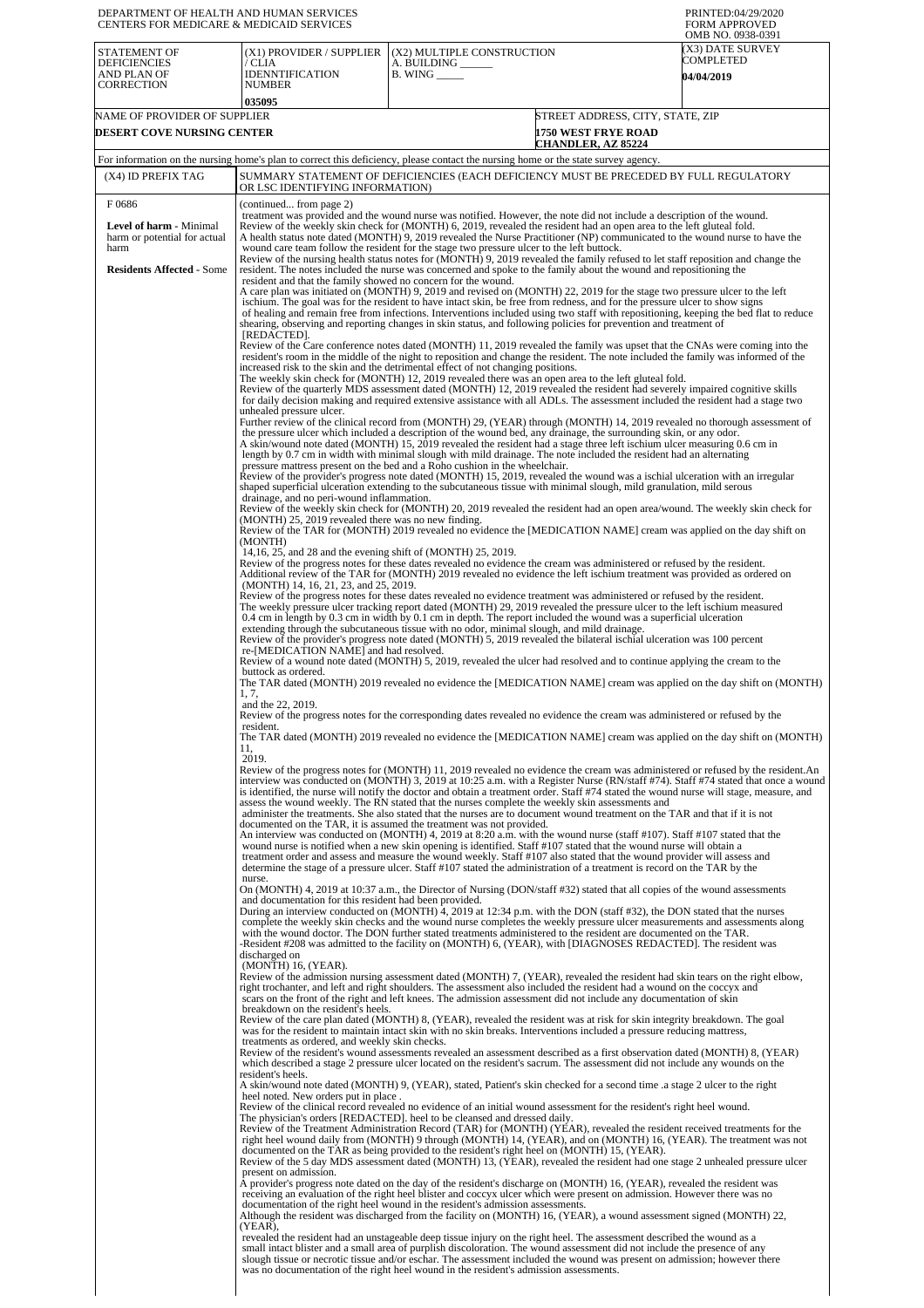FORM CMS-2567(02-99) Previous Versions Obsolete

Event ID: YL1O11 Facility ID: 035095 If continuation sheet<br>Page 3 of 4